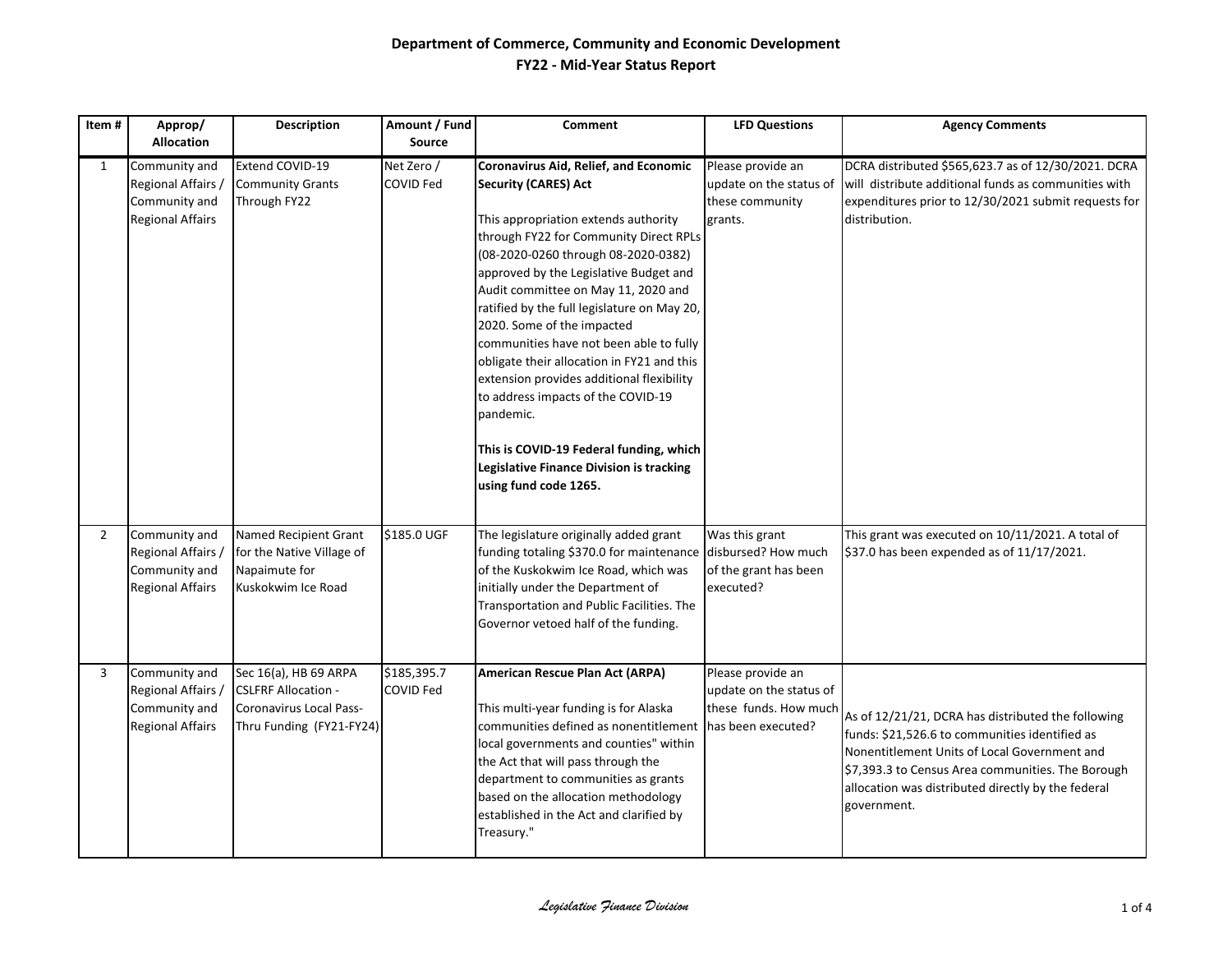| Item# | Approp/                                                                                                                                  | <b>Description</b>                                                                                        | Amount / Fund                | <b>Comment</b>                                                                                                                                                                                                                                                                                                                                                                                                                                                                                                                                                                                                                                                                                              | <b>LFD Questions</b>                                             | <b>Agency Comments</b>                                                                                                                                                                                                                                                                                                            |
|-------|------------------------------------------------------------------------------------------------------------------------------------------|-----------------------------------------------------------------------------------------------------------|------------------------------|-------------------------------------------------------------------------------------------------------------------------------------------------------------------------------------------------------------------------------------------------------------------------------------------------------------------------------------------------------------------------------------------------------------------------------------------------------------------------------------------------------------------------------------------------------------------------------------------------------------------------------------------------------------------------------------------------------------|------------------------------------------------------------------|-----------------------------------------------------------------------------------------------------------------------------------------------------------------------------------------------------------------------------------------------------------------------------------------------------------------------------------|
|       | <b>Allocation</b>                                                                                                                        |                                                                                                           | Source                       |                                                                                                                                                                                                                                                                                                                                                                                                                                                                                                                                                                                                                                                                                                             |                                                                  |                                                                                                                                                                                                                                                                                                                                   |
| 4     | Community and<br>Regional Affairs<br>Community and<br><b>Regional Affairs</b>                                                            | Named Recipient Grant to \$350.0 UGF<br>Tanana Chiefs Conference IncOTI<br><b>Sobering Center</b>         |                              | The legislature added one-time grant<br>funding to the Tanana Chiefs Conference disbursed? How much<br>Sobering Center in Fairbanks to assist in<br>providing temporary, safe shelter for<br>intoxicated individuals, and offer basic<br>medical screening and close monitoring<br>of clients.                                                                                                                                                                                                                                                                                                                                                                                                              | Was this grant<br>of the grant has been<br>executed?             | The grant was executed on 11/30/2021 and no funds<br>have been expended as of 1/4/2022.                                                                                                                                                                                                                                           |
| 5     | Corporations,<br><b>Business and</b><br>Professional<br>Licensing /<br>Corporations,<br><b>Business and</b><br>Professional<br>Licensing | Increase Authority for<br><b>Prescription Drug</b><br><b>Monitoring Program</b><br>Software and Positions | \$680.0 I/A<br>Rcpts (Other) | This increase in authority allows the<br>Division of Corporations, Business and<br>Professional Licensing (CBPL) to receive a How many positions<br>portion of the funding that was awarded within CBPL are funded<br>to the Department of Health and Social<br>Services (DHSS) by the U.S. Bureau of<br>Justice Assistance and SAMHSA for the<br>Prescription Drug Monitoring Program<br>(PDMP). PDMP is an electronic database<br>administered by CBPL that tracks<br>controlled substance prescriptions in the<br>state. The program was implemented in<br>FY17 with passage of Ch. 25, SLA 2016<br>(SB 74). Funding will be received by CBPL<br>through a Reimbursable Services<br>Agreement with DHSS. | What is the status of<br>the RSA with DHSS?<br>through this RSA? | The RSA with DHSS is active and is anticipated to<br>provide funding through FY2024. The RSA is fully<br>funding four positions, two of which are filled. There<br>are ten other positions that bill to the RSA through<br>positive time keeping. These positions are typically<br>billing 5-15 percent of their time to the RSA. |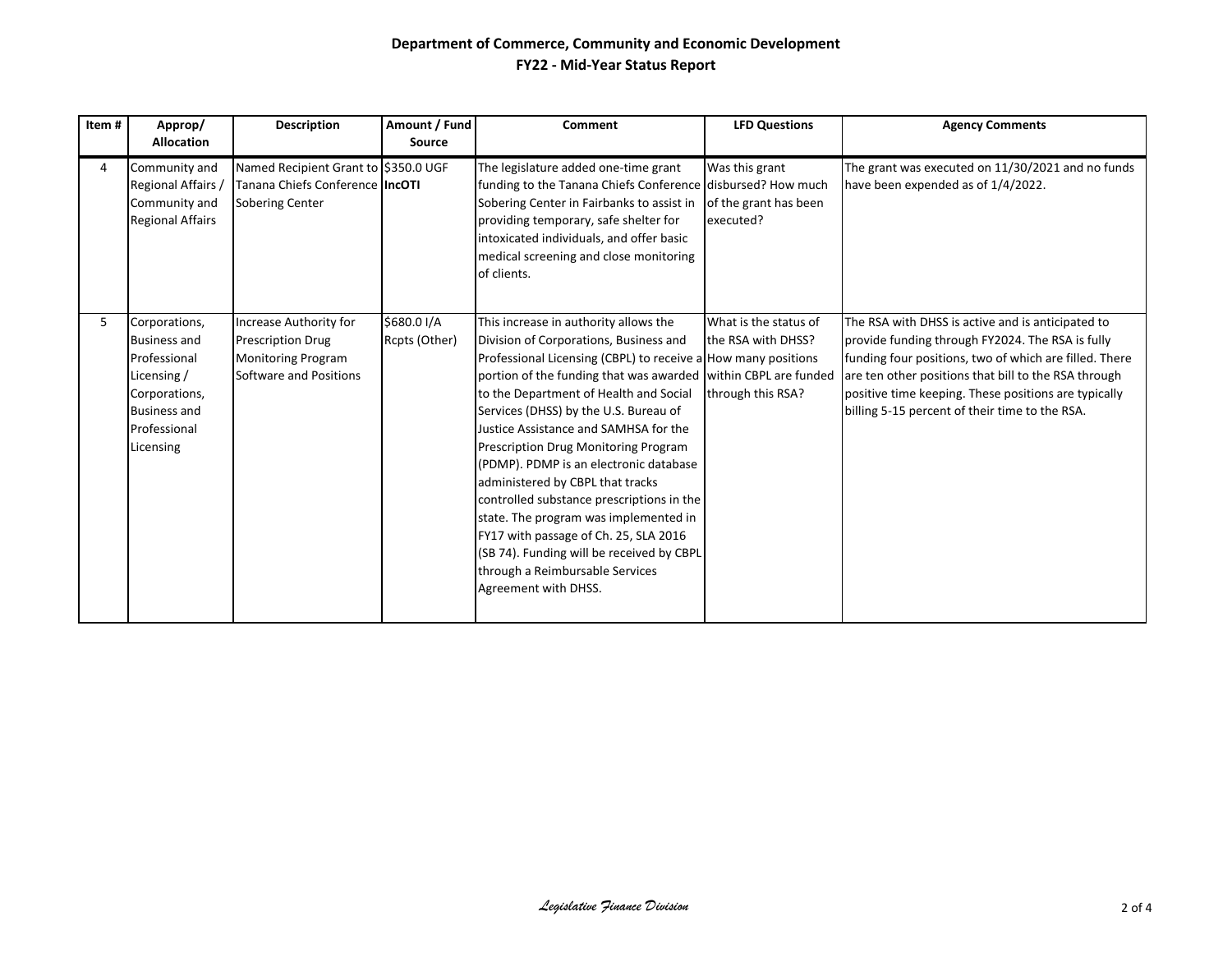| Item# | Approp/<br><b>Allocation</b>                                                           | <b>Description</b>                                                                                                                       | Amount / Fund<br>Source                        | Comment                                                                                                                                                                                                                       | <b>LFD Questions</b>                                      | <b>Agency Comments</b>                                                                                                                                                                                                                                                                                                                                                                                                                 |
|-------|----------------------------------------------------------------------------------------|------------------------------------------------------------------------------------------------------------------------------------------|------------------------------------------------|-------------------------------------------------------------------------------------------------------------------------------------------------------------------------------------------------------------------------------|-----------------------------------------------------------|----------------------------------------------------------------------------------------------------------------------------------------------------------------------------------------------------------------------------------------------------------------------------------------------------------------------------------------------------------------------------------------------------------------------------------------|
| 6     | Economic<br>Development /<br>Economic<br>Development                                   | <b>Transfer Alaska</b><br>Development Team Staff<br>to the Office of the<br><b>Governor for Statewide</b><br><b>Economic Development</b> | (\$239.2) UGF<br>$(2)$ PFT<br><b>Positions</b> | This request transfers the Alaska<br>Development Team positions within the<br>Economic Development allocation and<br>their associated funding to the Office of<br>the Governor.                                               | What is the plan going<br>forward with the<br>allocation? | The Governor's proposed FY2023 budget transfers the<br>Director position from the Economic Development<br>Economic Development component to the Investments component, and the<br>remaining (filled) development assistant to the<br>Commissioner's Office.                                                                                                                                                                            |
|       |                                                                                        |                                                                                                                                          |                                                | -Full-time Business Development Officer<br>(08-1274), range 27, located in<br>Anchorage<br>-Full-time Development Manager (08-<br>T007), range 28, located in Anchorage                                                       |                                                           |                                                                                                                                                                                                                                                                                                                                                                                                                                        |
|       |                                                                                        |                                                                                                                                          |                                                | One non-permanent Development<br>Assistant position and the Division<br>Director will remain in the Economic<br>Development appropriation.                                                                                    |                                                           |                                                                                                                                                                                                                                                                                                                                                                                                                                        |
|       | Alaska Seafood<br>Marketing<br>Institute / Alaska<br>Seafood<br>Marketing<br>Institute | Increase Federal Grant<br>Authorization for Future<br>Awards                                                                             | \$1,100.0 Fed<br><b>Rcpts</b>                  | The Alaska Seafood Marketing Institute<br>for federal grants pending award in the<br>Fall of 2021 to supplement the seafood<br>marketing assessment. This increase in<br>authority will allow ASMI to accept those<br>grants. | Did ASMI ever receive<br>so, what grants and<br>how much? | ASMI applied for two Saltonstall-Kennedy (SK) grants<br>(ASMI) has submitted two pre-proposals the two grant awards? If and was awarded one of the two. The successfully<br>awarded grant was for \$298.5, which ends August 31,<br>2023. ASMI also received an additional \$500.0 in<br>federal USDA Market Access Program funds that were<br>carryover from the previous fiscal year due to ongoing<br>challenges from the pandemic. |